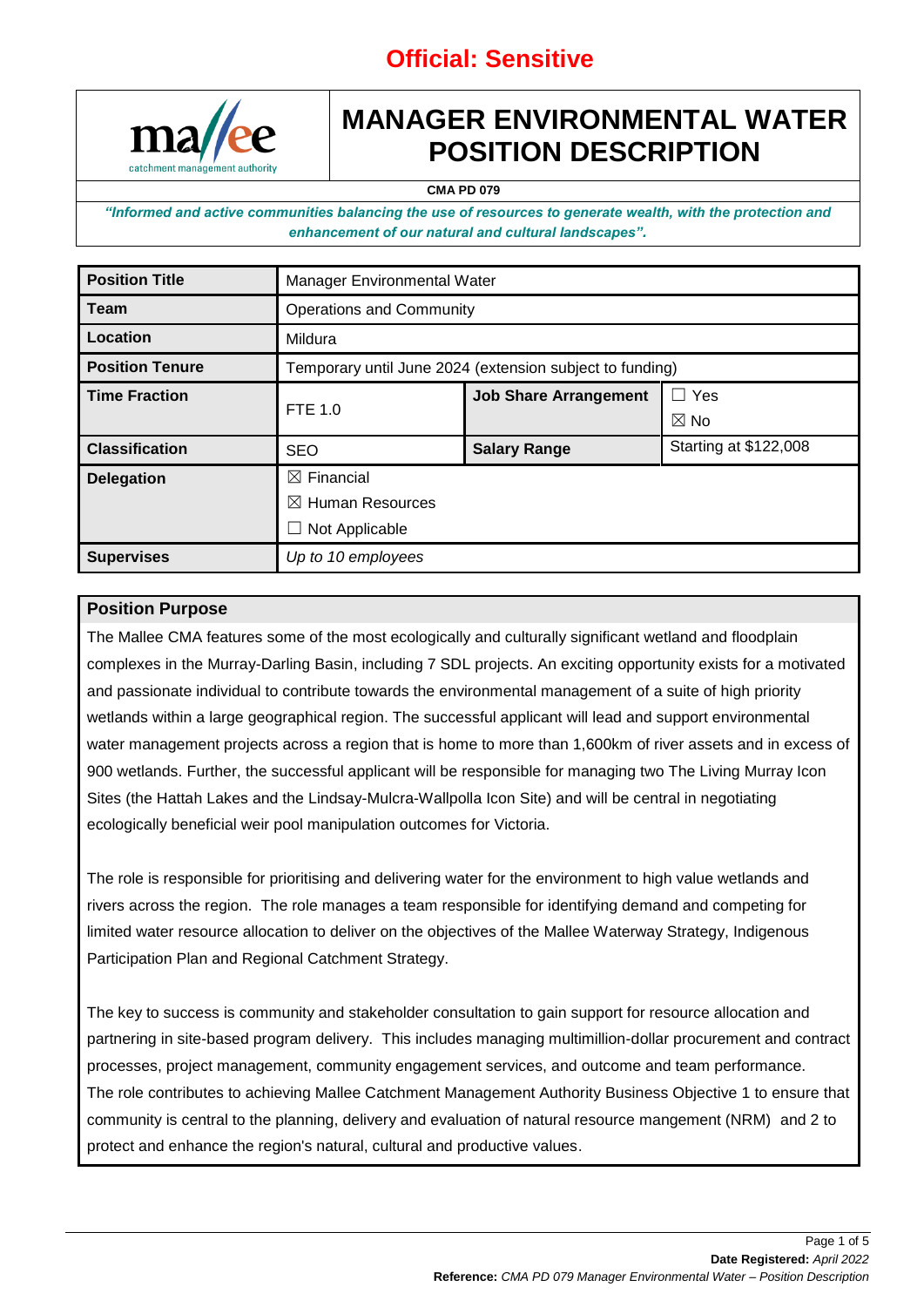#### **Responsibilities**

- Ensure that the Mallee CMA's interests are understood and represented by relevant organisations/jurisdictions and as part of high-level environmental water operational forums (VEWH, CEWH, MDBA, NSW, SA, Parks Vic, Water Authorities etc.).
- Manage authority staff both employed and contracted with the objective of ensuring best management practice in human resources management, occupational health and safety, selection and recruitment, training and development, employee relations and performance management.
- Develop productive relations with, and liaise with, the Authority's stakeholders, the community, local government bodies, state and federal government authorities, water authorities, waterway management and water authority peak councils, and catchment and land protection boards.
- Promote the ideals of excellence and responsiveness in value added customer service as being the goal and responsibility of every employee.
- Initiate and develop contract documentation and probity processes; manage, monitor and review contracts outsourced; provide reports on progress and make recommendations on remedial action necessary to ensure effective completion of work within delegated authority.
- Provide technical ecological advice, project assistance, support and critical review of all reports developed within the Environmental Water team prior to broader distribution to DELWP, CEWH, VEWH or the MDBA.
- Lead a program of work to better position and progress the work of the Mallee CMA with regard to Weir pool Manipulation, E Water, TLM and SDL programs.
- Financial controls in place i.e. actuals are tracking against budgets, forecast budgets are being refined.

#### **Key Relationships**

Executive Manager, Projects and Business Development (Supervisor) Investors (Key Stakeholders) Environmental Water Reserve Officer Group (Member) Victorian Environmental Water Holder VEWH (Partner) Commonwealth Environmental Water Office CEWH (Partner) Murray Darling Basin Authority MDBA (Partner) Water Corporations (Partner) Department of Environment Land Water and Planning DELWP (Partner, Policy Advocate) Parks Victoria (Partner) Management Peers (Support, Collaboration, Program Delivery) Aboriginal Reference Group (Key Stakeholders) Community (Engagement)

**Core Capability/Sub Capability Capability Level Descriptor Leadership and Excellence** • Strategic Focus L3 Develops objectives with clear targets and goals, to meet Corporate Plan objectives and KPIs supporting the implementation of the RCS.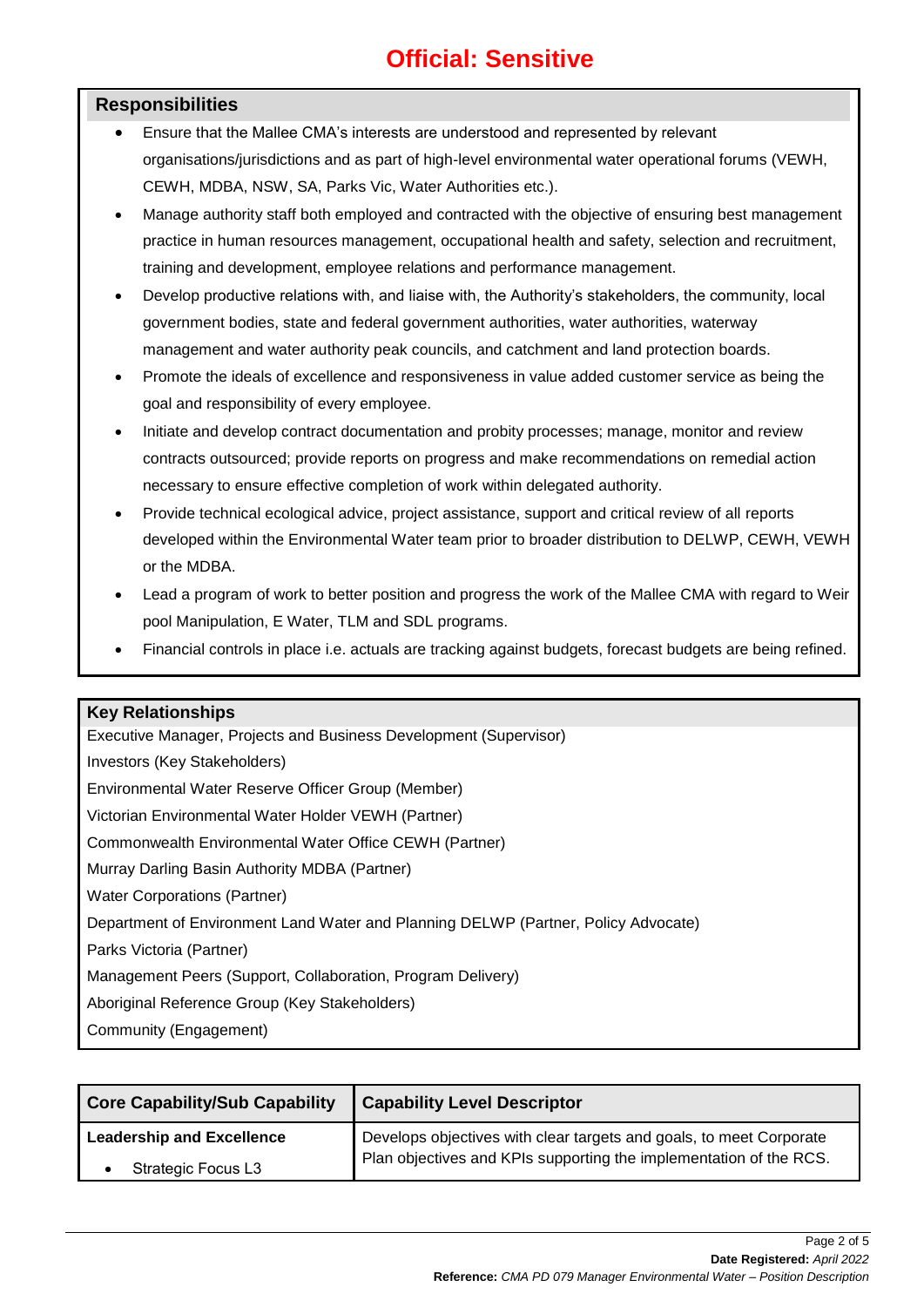| Team Dynamics L3                                                                                                 | Cooperates and develops productive working relationships in the<br>pursuit of team goals and recognises individual contributions publicly.                                                                           |  |  |
|------------------------------------------------------------------------------------------------------------------|----------------------------------------------------------------------------------------------------------------------------------------------------------------------------------------------------------------------|--|--|
| <b>Corporate Governance</b><br>OHS & W L2                                                                        | Promotes, educates and supports OHS&W work practices and complies<br>with OHS&W legislation, policy and procedure.                                                                                                   |  |  |
| <b>Quality and Risk</b><br>Management L2                                                                         | Addresses risks and monitors the effectiveness of strategies.                                                                                                                                                        |  |  |
|                                                                                                                  | Supports employee wellbeing.                                                                                                                                                                                         |  |  |
|                                                                                                                  | Educates and supports the enhancement of quality and risk managemer<br>practices.                                                                                                                                    |  |  |
|                                                                                                                  | Ensures own work complies with accreditation standards and implement<br>procedures to minimise/eliminate negative outcomes and improve<br>practice.                                                                  |  |  |
| Professionalism<br>Time Management L3<br>Initiative and Enterprise L3<br>Accountability L3<br>Problem Solving L3 | Prioritises work; delegates appropriately demonstrating an<br>understanding of organisational, team and individual priorities and<br>capacities; and ensures that key requirements are met.                          |  |  |
|                                                                                                                  | Encourages teams to show initiative and looks for ways to work more<br>dynamically.                                                                                                                                  |  |  |
|                                                                                                                  | Delegates to develop staff and accepts responsibility for actions of<br>staff and teams under authority.                                                                                                             |  |  |
|                                                                                                                  | Analyses issues and different perspectives and draws sound<br>inferences from information available. Implements systems to address<br>problems and assists teams to take proactive approaches to problem<br>solving. |  |  |
| <b>Community and Stakeholder</b><br><b>Engagement</b>                                                            | Maintains and fosters engagement to empower the community to<br>manage and implement change and capture local knowledge.                                                                                             |  |  |
| <b>Community Value L3</b><br>Investors and Networking L3<br><b>Builds Trust L3</b>                               | Monitors interested parties' satisfaction. Reviews and manages<br>initiatives in response to changing needs of relevant interested<br>parties.                                                                       |  |  |
|                                                                                                                  | Observes confidentiality arrangements and sensitivities of project<br>outputs with interested parties and manages non-conformance.                                                                                   |  |  |
| <b>Program Management</b>                                                                                        | Prepares funding applications and writes winning tenders.                                                                                                                                                            |  |  |
| Funding Bids L3<br>Program Development L3<br>Sustainability L3<br><b>Achieving Results L3</b>                    | Manages programs and complex projects, identifies processes, tasks<br>and resources to work to timelines and budget and achieve goals and<br>objectives.                                                             |  |  |
|                                                                                                                  | Writes policies and strategies for the organisation.                                                                                                                                                                 |  |  |
|                                                                                                                  | Identifies and manages financial and project risks ensuring value for<br>investment is achieved.                                                                                                                     |  |  |
|                                                                                                                  | Clarifies roles and responsibilities of program staff and project<br>teams and achieves necessary support from interested parties.                                                                                   |  |  |
| <b>Project Delivery</b><br>Project Management L3                                                                 | Produces project plans where outcomes are clearly defined and action<br>steps for achievement are clearly specified.                                                                                                 |  |  |
| <b>Budget Management L3</b>                                                                                      | Prepares program and complex project budgets, and reviews financial<br>performance.                                                                                                                                  |  |  |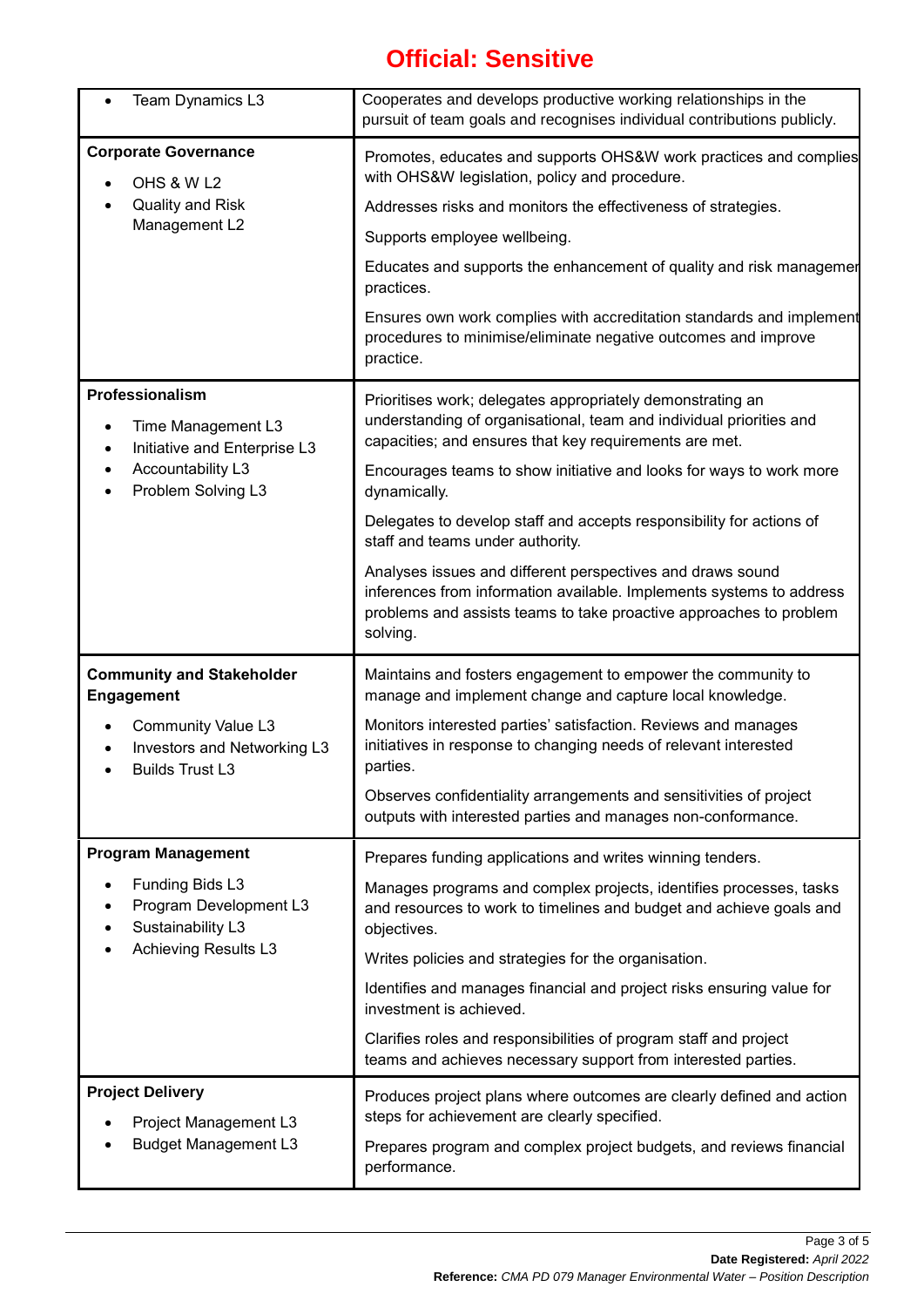| <b>Procurement and Contract</b><br>$\bullet$<br>Management L3<br><b>Resources and Promotion</b><br>$\bullet$<br>L3                                                                       | Undertakes honest, transparent and appropriate decision-making<br>practices to determine path to market. Monitors contracts and<br>manages performance of contractors and staff.<br>Allocates resources and develops communication plans to ensure<br>project delivery within delegated authority.                                                                                                                                                                                                       |
|------------------------------------------------------------------------------------------------------------------------------------------------------------------------------------------|----------------------------------------------------------------------------------------------------------------------------------------------------------------------------------------------------------------------------------------------------------------------------------------------------------------------------------------------------------------------------------------------------------------------------------------------------------------------------------------------------------|
| <b>Interpersonal Communications</b><br><b>Written Communication L3</b><br><b>Negotiation L4</b>                                                                                          | Writes accurate reports and program documents that meet audience<br>needs and contain the necessary information to achieve their purpose.<br>Implements complex strategies to build buy in and support from key<br>interested parties.                                                                                                                                                                                                                                                                   |
| <b>Natural Resource Management</b><br>Knowledge of NRM Assets<br>$\bullet$<br>L <sub>3</sub><br>Integrated and Targeted<br>$\bullet$<br>Delivery L4<br>Cultural Heritage L4<br>$\bullet$ | Continually liaises with key interested parties to ensure full<br>understanding of the issues and builds links to strategy, corporate<br>objectives and outputs.<br>A strong history of integrating natural, cultural and productive<br>landscape management for social, economic and environmental<br>benefits.<br>Maintains high level knowledge of cultural heritage significance in the<br>management of programs and projects and implements risk<br>management strategies to preserve our history. |
| <b>Continuous Improvement</b><br>Change Management L3                                                                                                                                    | Implements change management processes and monitors progress.<br>Makes changes to work methods to improve outcomes, corrects<br>problems promptly.                                                                                                                                                                                                                                                                                                                                                       |

| <b>Personal Attribute</b> | <b>Descriptor</b>                                                                                                                                             |
|---------------------------|---------------------------------------------------------------------------------------------------------------------------------------------------------------|
| Creative and Innovative   | Value-adding<br>Provides a competitive approach<br>Finds ways to work better and smarter<br>Generates options and ideas<br>Is open to change and alternatives |
| Resilient                 | Recovers from setbacks<br>Constructively overcomes obstacles and impediments<br>Learns from experience and identifies areas for self-development              |
| Self-Disciplined          | Manages own time to achieve key outcomes<br>Avoids distraction and diversions<br>Is organised and methodical                                                  |

### **Licences, Qualifications, Certificates**

### **Essential Requirements**

- Degree in Management, Environmental Management, Science, NRM or related discipline/relevant experience
- Drivers Licence

#### **Position Specific Requirements**

• Experience in managing teams and delivering projects in natural resource management (NRM) or related discipline